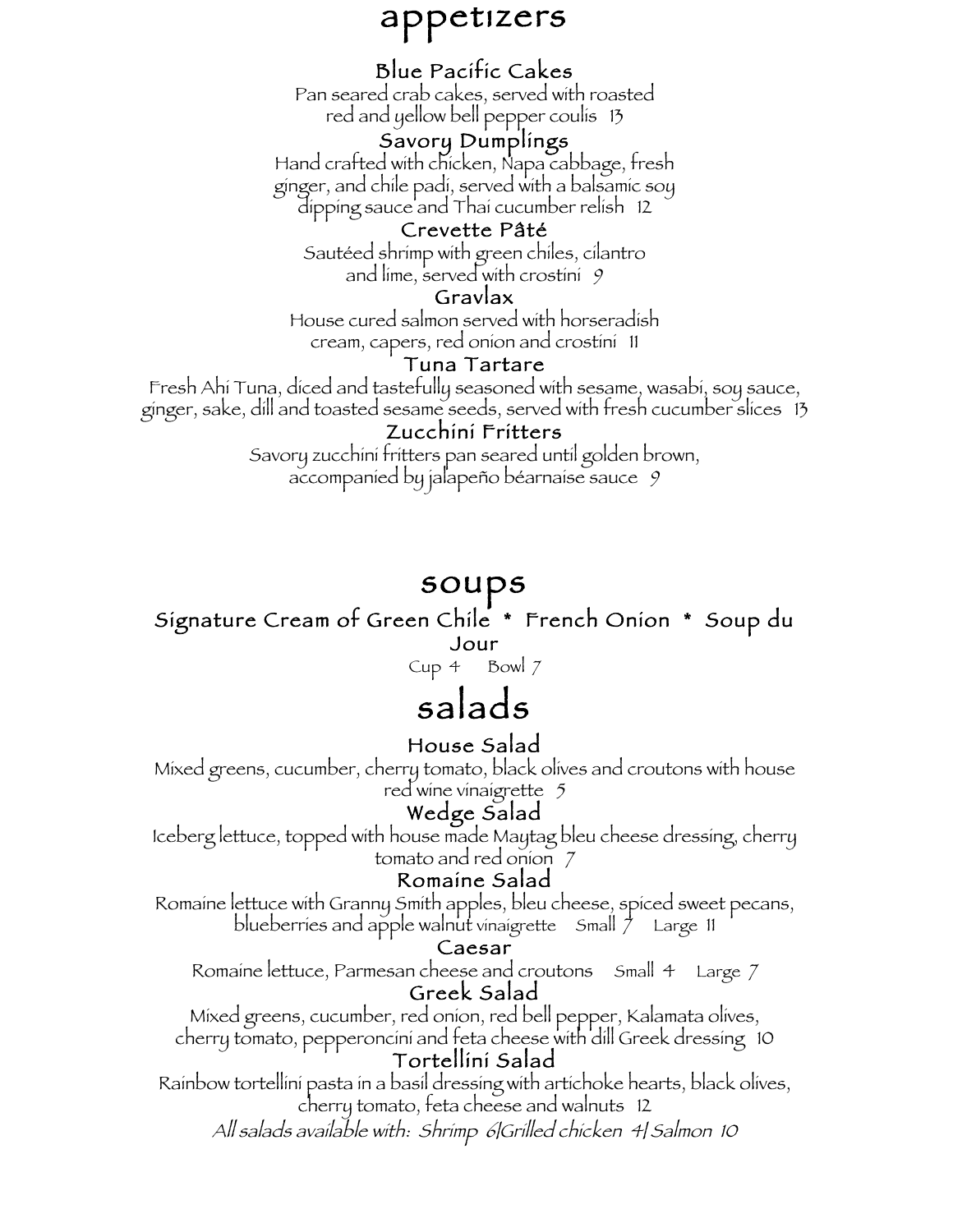# crepes

#### One 7 Two 11

#### Santa Fe Crepes

Ground sirloin seasoned with green chiles and bell peppers in a cream sauce topped with jack cheese and red chile sauce, served with seasoned rice

#### Spinach Artichoke Crepes

With caramelized onion and Parmesan topped with roasted red bell pepper cream sauce, served with vegetable medley

#### Seafood Crepes

Salmon and shrimp topped with Swiss cheese and a white wine lemon dill'sauce, served with vegetable medley

# specialties

# Salmon Salad with Champagne Vinaigrette

Grilled salmon served on a bed of mixed greens with cherry tomato, red onion, cashews, Asiago and poached pears (salmon cooked medium rare) 12

# Fajita Salad

Choice of chicken, shrimp or steak in a tortilla bowl with romaine, calabacitas, caramelized onion, black beans, corn and a light cilantro lime dressing topped with jack cheese and avocado crème 12

# Smoked Turkey

Swiss cheese, lettuce, tomato and avocado on wheat berry bread with garlic aioli, served with garlic parsley fries 9

# Santa Fe Chicken

Grilled chicken breast with lettuce, tomato, Hatch green chiles, jack cheese, bacon

and honey cilantro mustard on a jalapeño bun, served with garlic parsley fries 12

# Relleno de Puebla

Roasted poblano pepper filled with calabacitas, black beans, corn and jack cheese, finished with house made red chile sauce and sprinkled with golden raisins, served with seasoned rice  $\hat{y}$ 

## Gourmet Burger

Ground sirloin topped with smoked Gouda cheese, lettuce, tomato, caramelized onion and Cajun aioli on a jalapeño bun, served with garlic parsley fries 10 add bleu cheese .75 | add bacon .75

# Chef Mike's Meatloaf

Hearty house made meatloaf served with garlic potato mash and sautéed green beans 10

## Steak Frites

Eight ounce sirloin topped with bleu cheese crumbles, served with garlic parsley fries 12